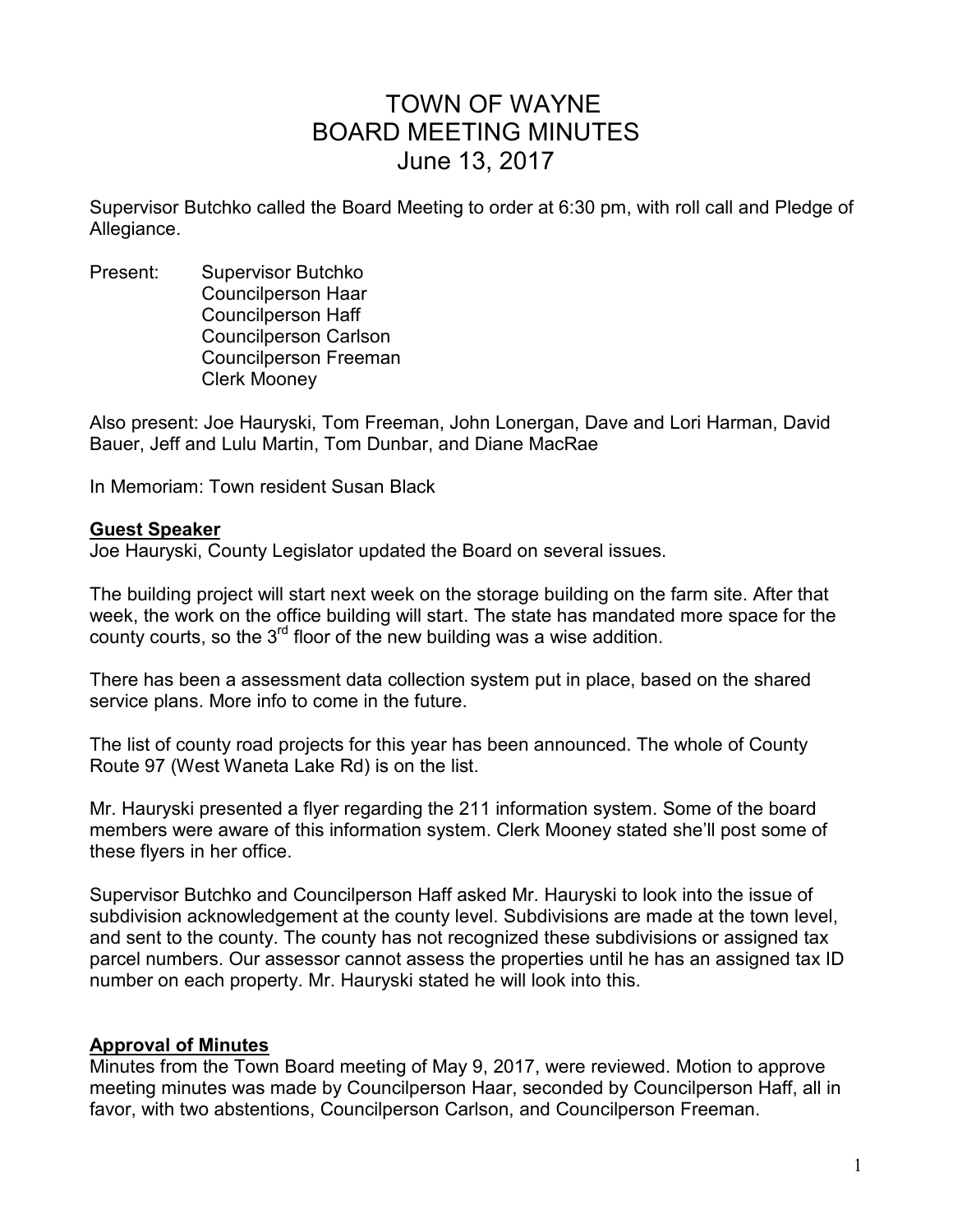# **Supervisors Report**

The supervisor's report was presented and reviewed. A motion to approve the report was made by Councilperson Haar, seconded by Councilperson Carlson, and all in favor.

Supervisor Butchko will present a mid-year forecast of the budget at next board meeting.

Supervisor Butchko presented a breakdown and explanation of all money spent on attorney fees year to date. He will also send a bill to Verizon to cover the town's attorney fees spent during the initial discussion of the tower placement.

Regarding the cell tower, the Town Board hereby authorizes the Supervisor to enter into agreements, in such form as approved by the Attorney for the Town, to allow the undertaking of environmental, engineering, economic, feasibility and other studies and preliminary processes and applications regarding the proposed cellular telephone tower at or near 9772 Silsbee Road, Hammondsport, NY 14840, provided that such agreements and/or applications do not commit the Town to commence, engage in, or approve an action. A motion as such was made by Councilperson Carlson, seconded by Councilperson Haff, and all in favor.

# **Clerks Report**

The clerk's reports was presented and reviewed. No discussion.

Vouchers of Abstract 6 of were submitted and discussed. Motion to approve vouchers was made by Councilperson Freeman, seconded by Councilperson Haff, and all in favor.

Abstract 5 Vouchers were broken down by:

- General Account
	- $\circ$  Vouchers 128 158
	- o Total \$14,927.77
- Highway Account
	- o Vouchers 60 69
	- o Total \$7,542.89
- TA Account
	- o Vouchers 22 27
	- $\circ$  Total \$8.226.05
- SL Account
	- o Voucher 6
	- o Total \$197.70

# **Justice Report**

Justices reports were reviewed. No discussion.

# **Assessor**

No Report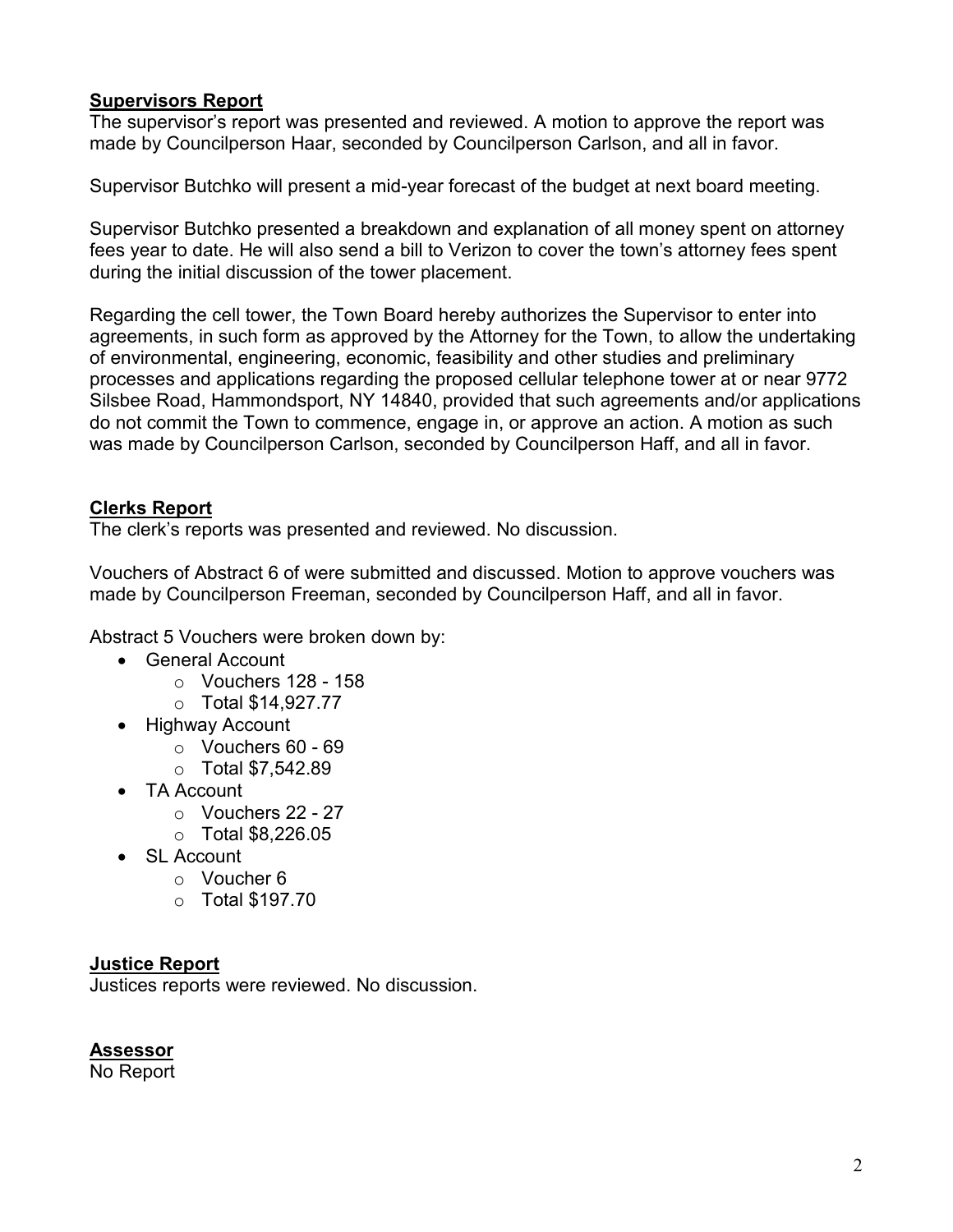# **Highway Superintendent Report**

The highway journal was presented and discussed.

Superintendent Bauer presented an overview of the town clean-up day. With the help of Mr. Bauer and volunteers, Mr. Butchko and Christopher Mooney, and paid assistants, Lynn Hayes, Bryan Lotz, and Evan Ford, 22 tons of trash was collected. Also collected was 65 TV's. The county is now charging \$20 per TV. They gave us 5 'free' TV disposals, but we had to pay an additional \$1200 for the TV's. A total of \$1492 is due the county. A motion to pay this amount out of A1620.41 Buildings and Grounds account was made by Councilperson Haff, seconded by Councilperson Carlson and all in favor.

The new truck is still in progress. Approximate cost will be \$217,604.00. A motion was made to take \$152,000.00 in reserves, and \$67,000.00 from the unfunded balance to pay for the new truck. Motion was made by Councilperson Haff, seconded by Councilperson Haar, and all in favor.

### **Code & Zoning Officer**

Review of monthly reports were presented. No discussion.

The planning board is continuing to pursue solar regulations.

#### **Watershed**

Report was presented and no discussion.

#### **Dog Control Officer**

Dog License Report reviewed. No discussion.

#### **History Group**

Report was presented and no discussion.

The cottages at Central Point National Register of Historic Places sign dedication was well attended by many of the families and neighbors, including 92 year old Mrs. Jane Chapman. Supervisor Butchko made a presentation on the history of the cottages, and the importance that they and the families who have owned them, and what it means to community.

Also well attended was the Memorial Day Presentation.

#### **Other Business**

Resident Jeff Martin wanted to know about parking regulations on lower lake road. Supervisor Butchko explained there are things that can be done, such as painting road lines, and putting up reflectors. The main issue is with rental units. The rentals are required to provide parking for their guests. The Planning Board should come up with ideas to present to the Town Board.